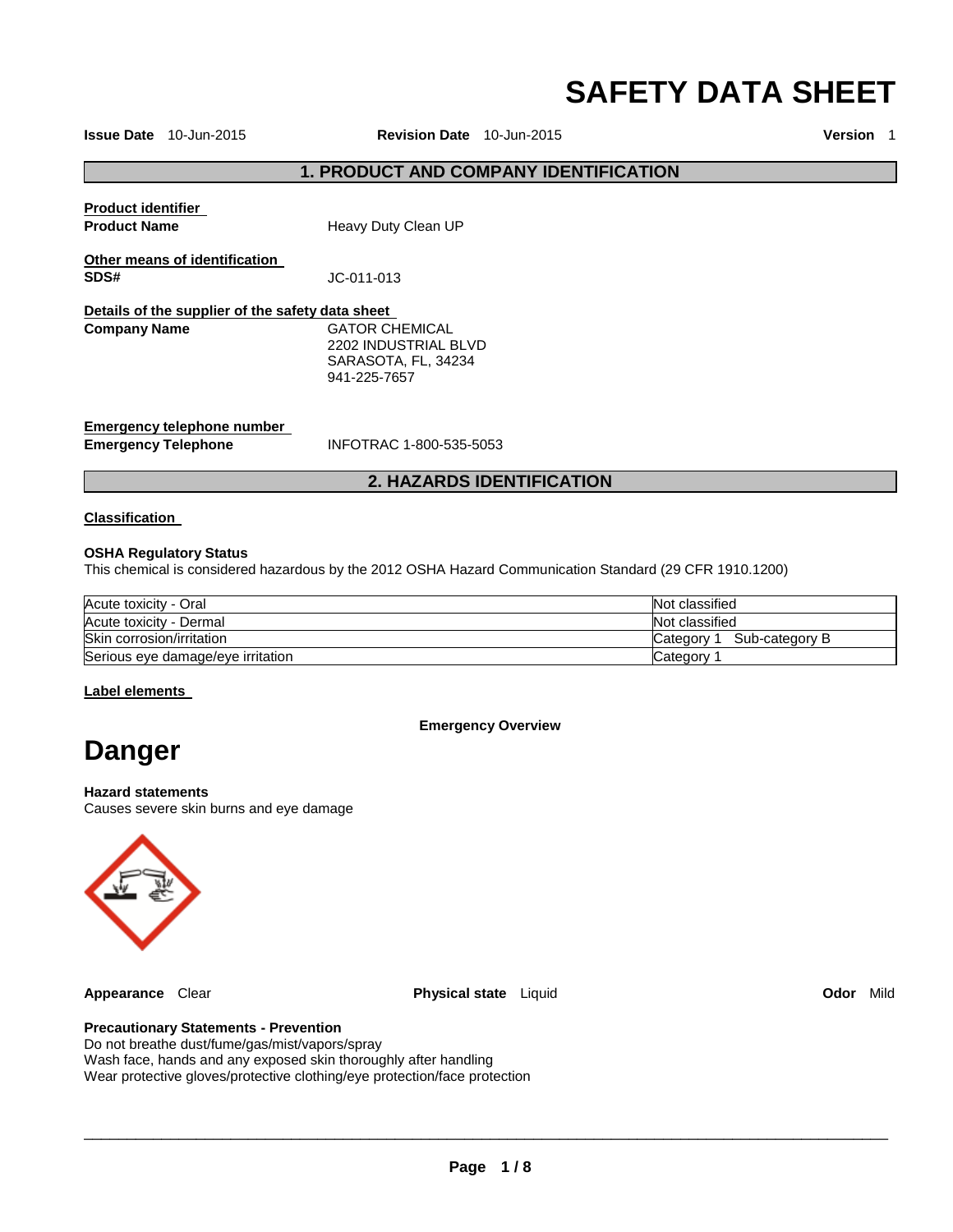#### **Precautionary Statements - Response**

IF exposed or concerned: Get medical advice/attention IF IN EYES: Rinse cautiously with water for several minutes. Remove contact lenses, if present and easy to do. Continue rinsing Immediately call a POISON CENTER or doctor/physician IF ON SKIN (or hair): Remove/Take off immediately all contaminated clothing. Rinse skin with water/shower Wash contaminated clothing before reuse IF INHALED: Remove victim to fresh air and keep at rest in a position comfortable for breathing Immediately call a POISON CENTER or doctor/physician IF SWALLOWED: Rinse mouth. DO NOT induce vomiting

\_\_\_\_\_\_\_\_\_\_\_\_\_\_\_\_\_\_\_\_\_\_\_\_\_\_\_\_\_\_\_\_\_\_\_\_\_\_\_\_\_\_\_\_\_\_\_\_\_\_\_\_\_\_\_\_\_\_\_\_\_\_\_\_\_\_\_\_\_\_\_\_\_\_\_\_\_\_\_\_\_\_\_\_\_\_\_\_\_\_\_\_\_

#### **Precautionary Statements - Storage**

Store locked up

#### **Precautionary Statements - Disposal**

Dispose of contents/container to an approved waste disposal plant

#### **Hazards not otherwise classified (HNOC)**

**Other Information**<br>Unknown Acute Toxicity

0% of the mixture consists of ingredient(s) of unknown toxicity

#### **3. COMPOSITION/INFORMATION ON INGREDIENTS**

| <b>Chemical Name</b>   | CAS No.    | Weight-% | <b>Trade Secret</b> |
|------------------------|------------|----------|---------------------|
| Potassium Hydroxide    | 1310-58-3  | 1-5      |                     |
| Sodium Laureth Sulfate | 68585-34-2 | l-t      |                     |
| Sodium Metasilicate    | 6834-92-0  | ם- ו     |                     |

\*The exact percentage (concentration) of composition has been withheld as a trade secret.

#### **4. FIRST AID MEASURES**

| <b>First aid measures</b>                                   |                                                                                                                                                                                                                                                                                                             |  |
|-------------------------------------------------------------|-------------------------------------------------------------------------------------------------------------------------------------------------------------------------------------------------------------------------------------------------------------------------------------------------------------|--|
| <b>General advice</b>                                       | Immediate medical attention is required.                                                                                                                                                                                                                                                                    |  |
| <b>Skin Contact</b>                                         | Immediate medical attention is required. Wash off immediately with soap and plenty of water<br>while removing all contaminated clothes and shoes.                                                                                                                                                           |  |
| Eye contact                                                 | Immediate medical attention is required. Rinse immediately with plenty of water, also under<br>the eyelids, for at least 15 minutes. Keep eye wide open while rinsing. Do not rub affected<br>area.                                                                                                         |  |
| <b>Inhalation</b>                                           | Remove to fresh air. Call a physician or poison control center immediately. If not breathing,<br>give artificial respiration. If breathing is difficult, give oxygen.                                                                                                                                       |  |
| Ingestion                                                   | Immediate medical attention is required. Do NOT induce vomiting. Drink plenty of water.<br>Never give anything by mouth to an unconscious person. Remove from exposure, lie down.<br>Clean mouth with water and drink afterwards plenty of water. Call a physician or poison<br>control center immediately. |  |
| Self-protection of the first aider                          | Use personal protective equipment as required. Avoid contact with skin, eyes or clothing.                                                                                                                                                                                                                   |  |
| Most important symptoms and effects, both acute and delayed |                                                                                                                                                                                                                                                                                                             |  |
| <b>Symptoms</b>                                             | Any additional important symptoms and effects are described in Section 11: Toxicology<br>Information.                                                                                                                                                                                                       |  |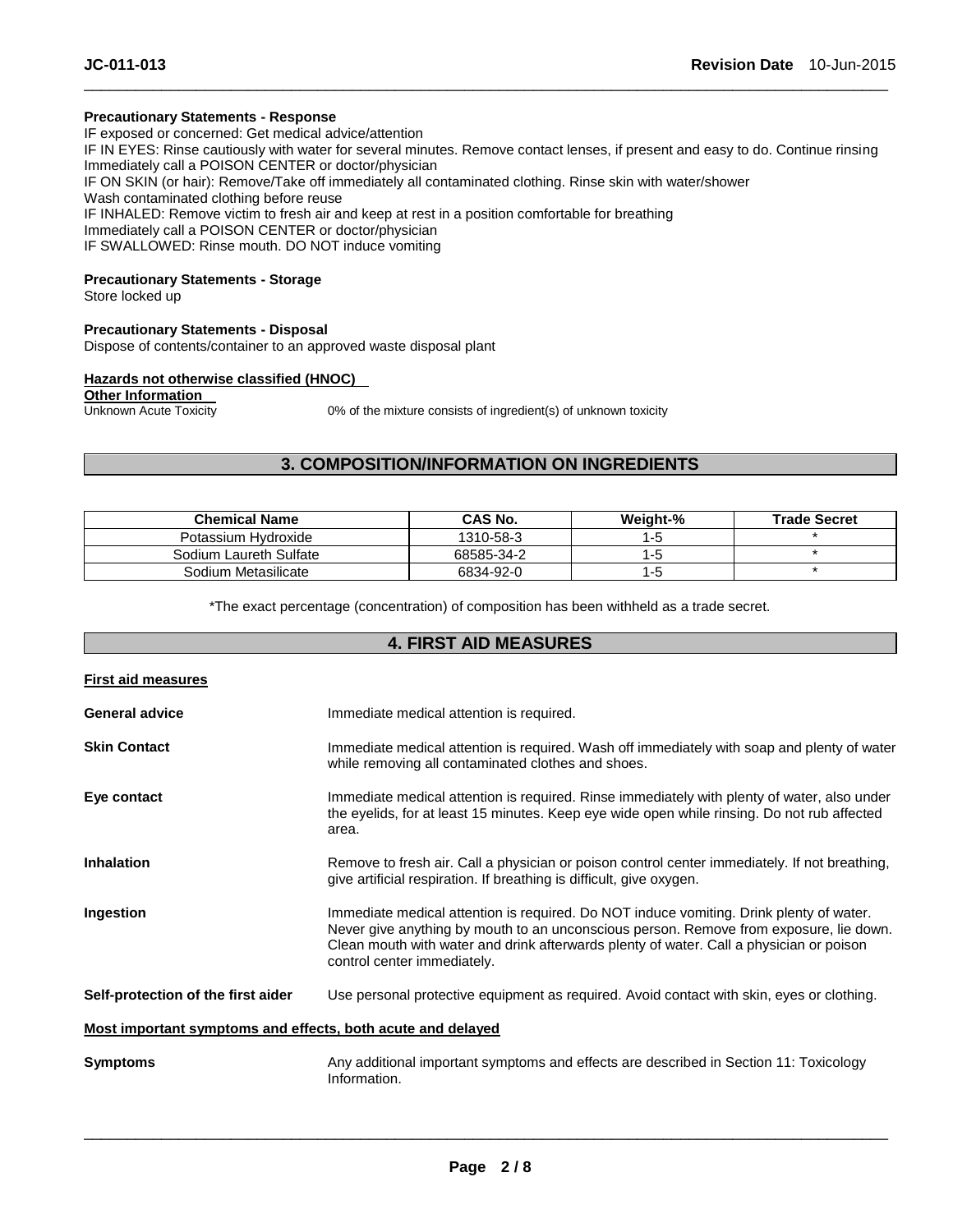#### **Indication of any immediate medical attention and special treatment needed**

**Note to physicians** Product is a corrosive material. Use of gastric lavage or emesis is contraindicated. Possible perforation of stomach or esophagus should be investigated. Do not give chemical antidotes. Asphyxia from glottal edema may occur. Marked decrease in blood pressure may occur with moist rales, frothy sputum, and high pulse pressure. Treat symptomatically.

#### **5. FIRE-FIGHTING MEASURES**

\_\_\_\_\_\_\_\_\_\_\_\_\_\_\_\_\_\_\_\_\_\_\_\_\_\_\_\_\_\_\_\_\_\_\_\_\_\_\_\_\_\_\_\_\_\_\_\_\_\_\_\_\_\_\_\_\_\_\_\_\_\_\_\_\_\_\_\_\_\_\_\_\_\_\_\_\_\_\_\_\_\_\_\_\_\_\_\_\_\_\_\_\_

#### **Suitable extinguishing media**

Use extinguishing measures that are appropriate to local circumstances and the surrounding environment.

**Unsuitable extinguishing media** Caution: Use of water spray when fighting fire may be inefficient.

#### **Specific hazards arising from the chemical**

The product causes burns of eyes, skin and mucous membranes. Thermal decomposition can lead to release of irritating and toxic gases and vapors. In the event of fire and/or explosion do not breathe fumes.

#### **Explosion data Sensitivity to Mechanical Impact** None. **Sensitivity to Static Discharge** None.

#### **Protective equipment and precautions for firefighters**

As in any fire, wear self-contained breathing apparatus pressure-demand, MSHA/NIOSH (approved or equivalent) and full protective gear.

#### **6. ACCIDENTAL RELEASE MEASURES**

#### **Personal precautions, protective equipment and emergency procedures**

| <b>Personal precautions</b>                          | Evacuate personnel to safe areas. Use personal protective equipment as required. Avoid<br>contact with skin, eyes or clothing. Keep people away from and upwind of spill/leak.                                                                                                                              |
|------------------------------------------------------|-------------------------------------------------------------------------------------------------------------------------------------------------------------------------------------------------------------------------------------------------------------------------------------------------------------|
| <b>Environmental precautions</b>                     |                                                                                                                                                                                                                                                                                                             |
| <b>Environmental precautions</b>                     | Do not allow into any sewer, on the ground or into any body of water. Should not be released<br>into the environment. Prevent further leakage or spillage if safe to do so. Prevent product<br>from entering drains.                                                                                        |
| Methods and material for containment and cleaning up |                                                                                                                                                                                                                                                                                                             |
| <b>Methods for containment</b>                       | Prevent further leakage or spillage if safe to do so.                                                                                                                                                                                                                                                       |
| Methods for cleaning up                              | Dike far ahead of liquid spill for later disposal. Soak up with inert absorbent material. Take up<br>mechanically, placing in appropriate containers for disposal. Clean contaminated surface<br>thoroughly. Prevent product from entering drains. Dam up. After cleaning, flush away traces<br>with water. |

#### **7. HANDLING AND STORAGE**

#### **Precautions for safe handling**

**Advice on safe handling** Use personal protective equipment as required. Avoid contact with skin, eyes or clothing. Ensure adequate ventilation, especially in confined areas. In case of insufficient ventilation, wear suitable respiratory equipment. Use only with adequate ventilation and in closed systems.

#### **Conditions for safe storage, including any incompatibilities**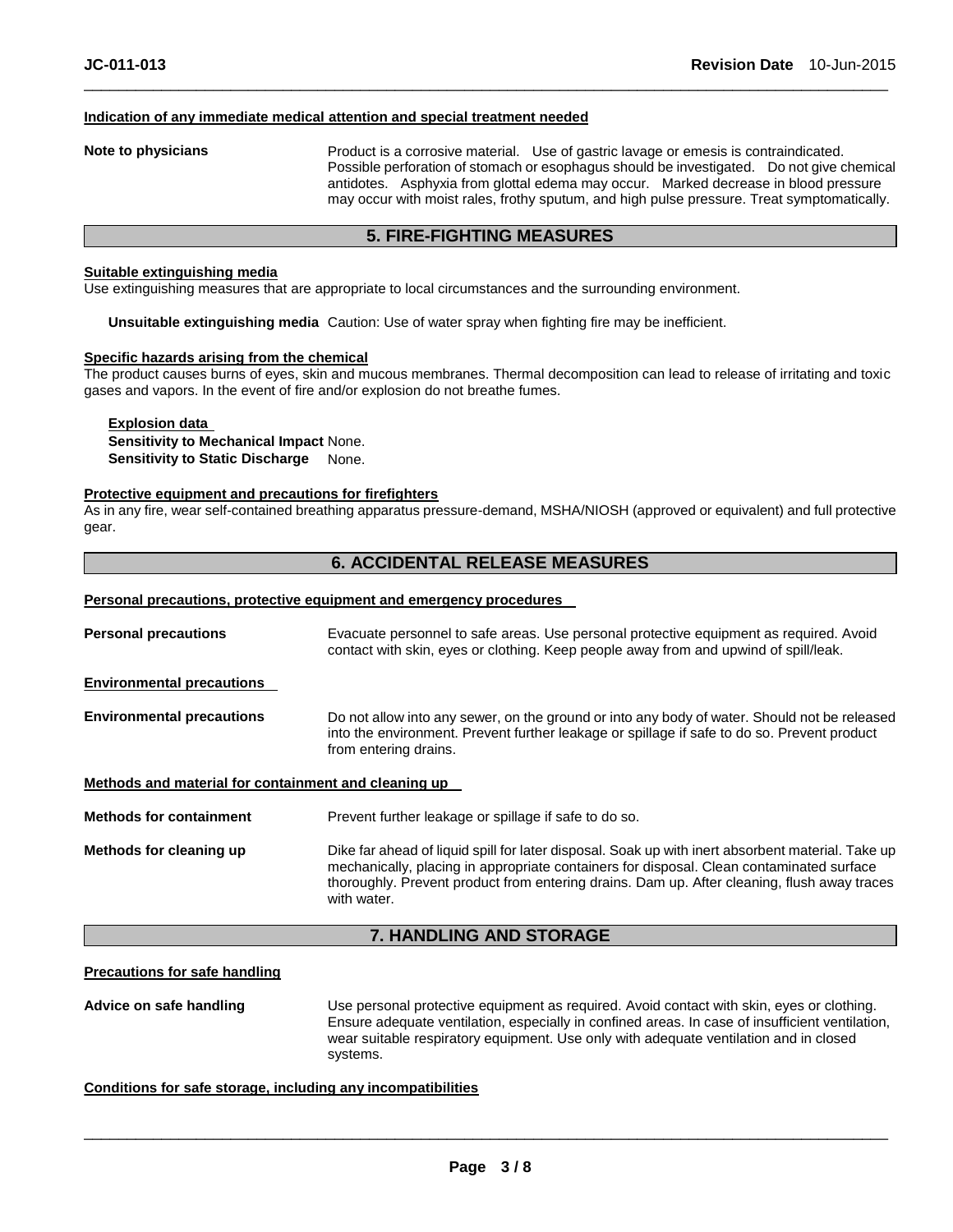| <b>8. EXPOSURE CONTROLS/PERSONAL PROTECTION</b> |                                                                                                                                                                                                                          |  |
|-------------------------------------------------|--------------------------------------------------------------------------------------------------------------------------------------------------------------------------------------------------------------------------|--|
| Incompatible materials                          | Incompatible with strong acids and bases. Incompatible with oxidizing agents.                                                                                                                                            |  |
| <b>Storage Conditions</b>                       | Keep container tightly closed in a dry and well-ventilated place. Keep out of the reach of<br>children. Keep containers tightly closed in a dry, cool and well-ventilated place. Keep in<br>properly labeled containers. |  |

\_\_\_\_\_\_\_\_\_\_\_\_\_\_\_\_\_\_\_\_\_\_\_\_\_\_\_\_\_\_\_\_\_\_\_\_\_\_\_\_\_\_\_\_\_\_\_\_\_\_\_\_\_\_\_\_\_\_\_\_\_\_\_\_\_\_\_\_\_\_\_\_\_\_\_\_\_\_\_\_\_\_\_\_\_\_\_\_\_\_\_\_\_

#### **8. EXPOSURE CONTROLS/PERSONAL PROTECTION**

#### **Control parameters**

| <b>Exposure Guidelines</b>                                            | Exposure guidelines noted for ingredient(s).                                                                                                                                                                                                                                                                                                                                                                                                         |                                                                                            |                                                           |  |
|-----------------------------------------------------------------------|------------------------------------------------------------------------------------------------------------------------------------------------------------------------------------------------------------------------------------------------------------------------------------------------------------------------------------------------------------------------------------------------------------------------------------------------------|--------------------------------------------------------------------------------------------|-----------------------------------------------------------|--|
| <b>Chemical Name</b>                                                  | <b>ACGIH TLV</b>                                                                                                                                                                                                                                                                                                                                                                                                                                     | <b>OSHA PEL</b>                                                                            | <b>NIOSH IDLH</b>                                         |  |
| Potassium Hydroxide<br>1310-58-3                                      | Ceiling: $2 \text{ mg/m}^3$                                                                                                                                                                                                                                                                                                                                                                                                                          | (vacated) Ceiling: 2 mg/m <sup>3</sup>                                                     | Ceiling: 2 mg/m <sup>3</sup>                              |  |
| Sodium Hydroxide<br>1310-73-2                                         | Ceiling: $2 \text{ mg/m}^3$                                                                                                                                                                                                                                                                                                                                                                                                                          | TWA: $2 \text{ mg/m}^3$<br>(vacated) Ceiling: 2 mg/m <sup>3</sup>                          | IDLH: $10 \text{ mg/m}^3$<br>Ceiling: 2 mg/m <sup>3</sup> |  |
| NIOSH IDLH Immediately Dangerous to Life or Health                    |                                                                                                                                                                                                                                                                                                                                                                                                                                                      |                                                                                            |                                                           |  |
| <b>Other Information</b>                                              | (11th Cir., 1992).                                                                                                                                                                                                                                                                                                                                                                                                                                   | Vacated limits revoked by the Court of Appeals decision in AFL-CIO v. OSHA, 965 F.2d 962   |                                                           |  |
| <b>Appropriate engineering controls</b>                               |                                                                                                                                                                                                                                                                                                                                                                                                                                                      |                                                                                            |                                                           |  |
| <b>Engineering Controls</b>                                           |                                                                                                                                                                                                                                                                                                                                                                                                                                                      | Showers, Eyewash stations & Ventilation systems.                                           |                                                           |  |
| Individual protection measures, such as personal protective equipment |                                                                                                                                                                                                                                                                                                                                                                                                                                                      |                                                                                            |                                                           |  |
| <b>Eye/face protection</b>                                            | exists.                                                                                                                                                                                                                                                                                                                                                                                                                                              | Wear safety glasses with side shields (or goggles). Wear a face shield if splashing hazard |                                                           |  |
| Skin and body protection                                              | Wear impervious protective clothing, including boots, gloves, lab coat, apron or coveralls, as<br>appropriate, to prevent skin contact.                                                                                                                                                                                                                                                                                                              |                                                                                            |                                                           |  |
| <b>Respiratory protection</b>                                         | If exposure limits are exceeded or irritation is experienced, NIOSH/MSHA approved<br>respiratory protection should be worn. Positive-pressure supplied air respirators may be<br>required for high airborne contaminant concentrations. Respiratory protection must be<br>provided in accordance with current local regulations.                                                                                                                     |                                                                                            |                                                           |  |
| <b>General Hygiene</b>                                                | Avoid contact with skin, eyes or clothing. Wear suitable gloves and eye/face protection.<br>When using do not eat, drink or smoke. Wash contaminated clothing before reuse. Keep<br>away from food, drink and animal feeding stuffs. Contaminated work clothing should not be<br>allowed out of the workplace. Regular cleaning of equipment, work area and clothing is<br>recommended. Take off all contaminated clothing and wash it before reuse. |                                                                                            |                                                           |  |

### **9. PHYSICAL AND CHEMICAL PROPERTIES**

#### **Information on basic physical and chemical properties**

| <b>Physical state</b>               | Liquid                   |
|-------------------------------------|--------------------------|
| Appearance                          | Clear                    |
| Color                               | Colorless                |
| Odor                                | Mild                     |
| Odor threshold                      | No Information available |
| <b>Property</b>                     | <b>Values</b>            |
| рH                                  | $13.0 +$                 |
| <b>Specific Gravity</b>             | 1.10                     |
| Viscosity                           | $<$ 25 cP @ 25 °C        |
| <b>Melting point/freezing point</b> | No Information available |

**Remarks • Method**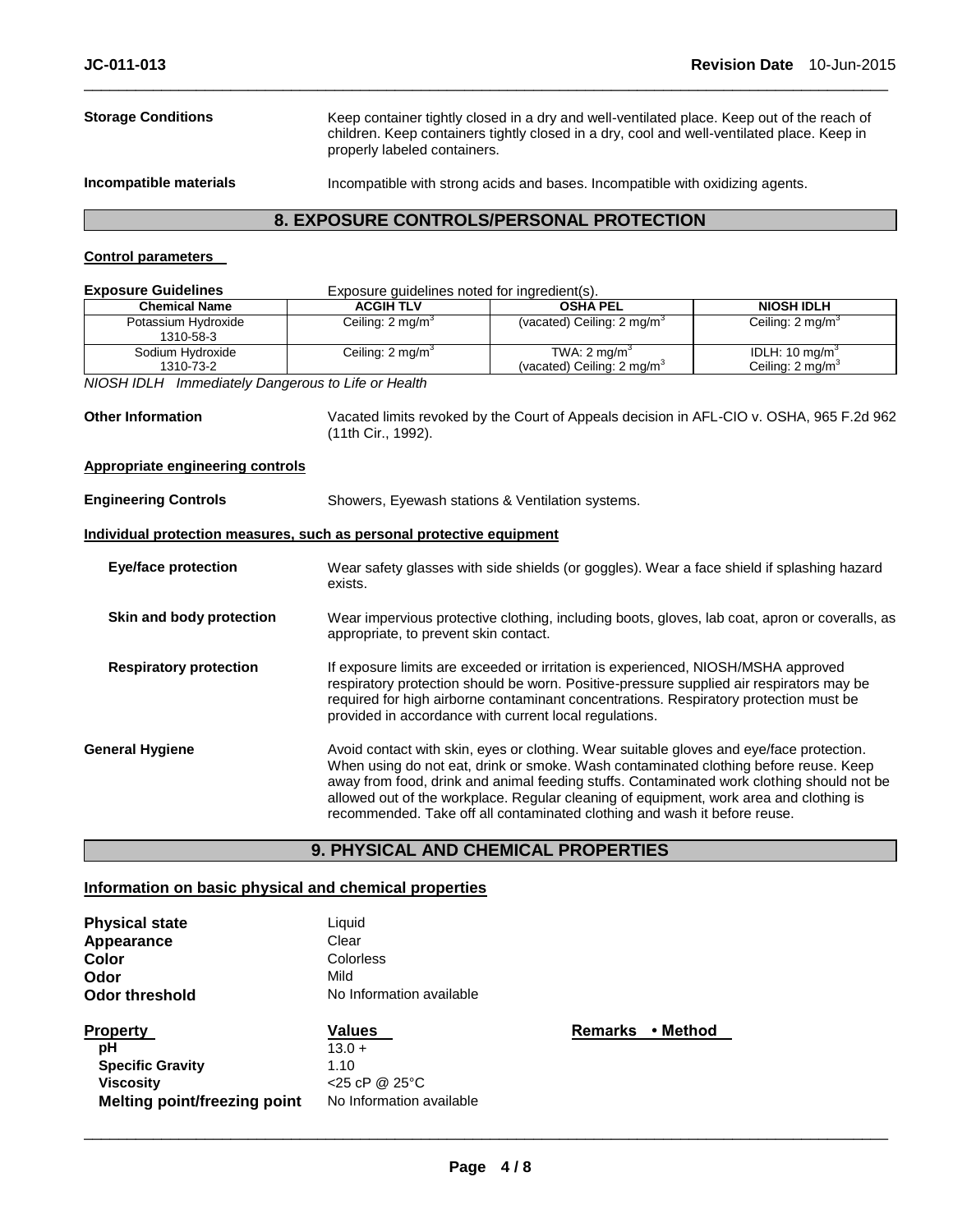| <b>Flash point</b>                | Above 200°F                |
|-----------------------------------|----------------------------|
| Boiling point / boiling range     | $>= 212 °F (at 760 mm Hg)$ |
| <b>Evaporation rate</b>           | No Information available   |
| Flammability (solid, gas)         |                            |
| <b>Flammability Limits in Air</b> |                            |
| <b>Upper flammability limit:</b>  | No Information available   |
| Lower flammability limit:         | No Information available   |
| Vapor pressure                    | No Information available   |
| Vapor density                     | No Information available   |
| <b>Water solubility</b>           | Complete                   |
| <b>Partition coefficient</b>      | No Information available   |
| <b>Autoignition temperature</b>   | No Information available   |
| <b>Decomposition temperature</b>  | No Information available   |
| Other Information                 |                            |
|                                   |                            |

| <b>Density Lbs/Gal</b> | 9.17           |
|------------------------|----------------|
| <b>VOC Content (%)</b> | Not Applicable |

#### **10. STABILITY AND REACTIVITY**

\_\_\_\_\_\_\_\_\_\_\_\_\_\_\_\_\_\_\_\_\_\_\_\_\_\_\_\_\_\_\_\_\_\_\_\_\_\_\_\_\_\_\_\_\_\_\_\_\_\_\_\_\_\_\_\_\_\_\_\_\_\_\_\_\_\_\_\_\_\_\_\_\_\_\_\_\_\_\_\_\_\_\_\_\_\_\_\_\_\_\_\_\_

#### **Reactivity**

No data available

#### **Chemical stability**

Stable under recommended storage conditions.

#### **Possibility of Hazardous Reactions**

None under normal processing.

#### **Conditions to avoid**

Exposure to air or moisture over prolonged periods.

#### **Incompatible materials**

Incompatible with strong acids and bases. Incompatible with oxidizing agents.

#### **Hazardous Decomposition Products**

Thermal decomposition can lead to release of irritating and toxic gases and vapors.

#### **11. TOXICOLOGICAL INFORMATION**

#### **Information on likely routes of exposure**

**Product Information** 

| <b>Inhalation</b> | No data available. Avoid breathing vapors or mists. |
|-------------------|-----------------------------------------------------|
|                   |                                                     |

**Eye contact Exercise 3** Avoid contact with eyes. Causes serious eye damage.

#### **Skin Contact Avoid contact with skin. Corrosive. Contact with skin may cause severe irritation and burns.**

#### **Ingestion No data available. Do not taste or swallow. Not an expected route of exposure.**

| <b>Chemical Name</b>             | Oral LD50            | Dermal LD50 | <b>Inhalation LC50</b> |
|----------------------------------|----------------------|-------------|------------------------|
| Potassium Hydroxide<br>1310-58-3 | $= 284$ mg/kg (Rat)  |             |                        |
| Sodium Metasilicate<br>6834-92-0 | (Rat)<br>= 600 mg/kg |             | -                      |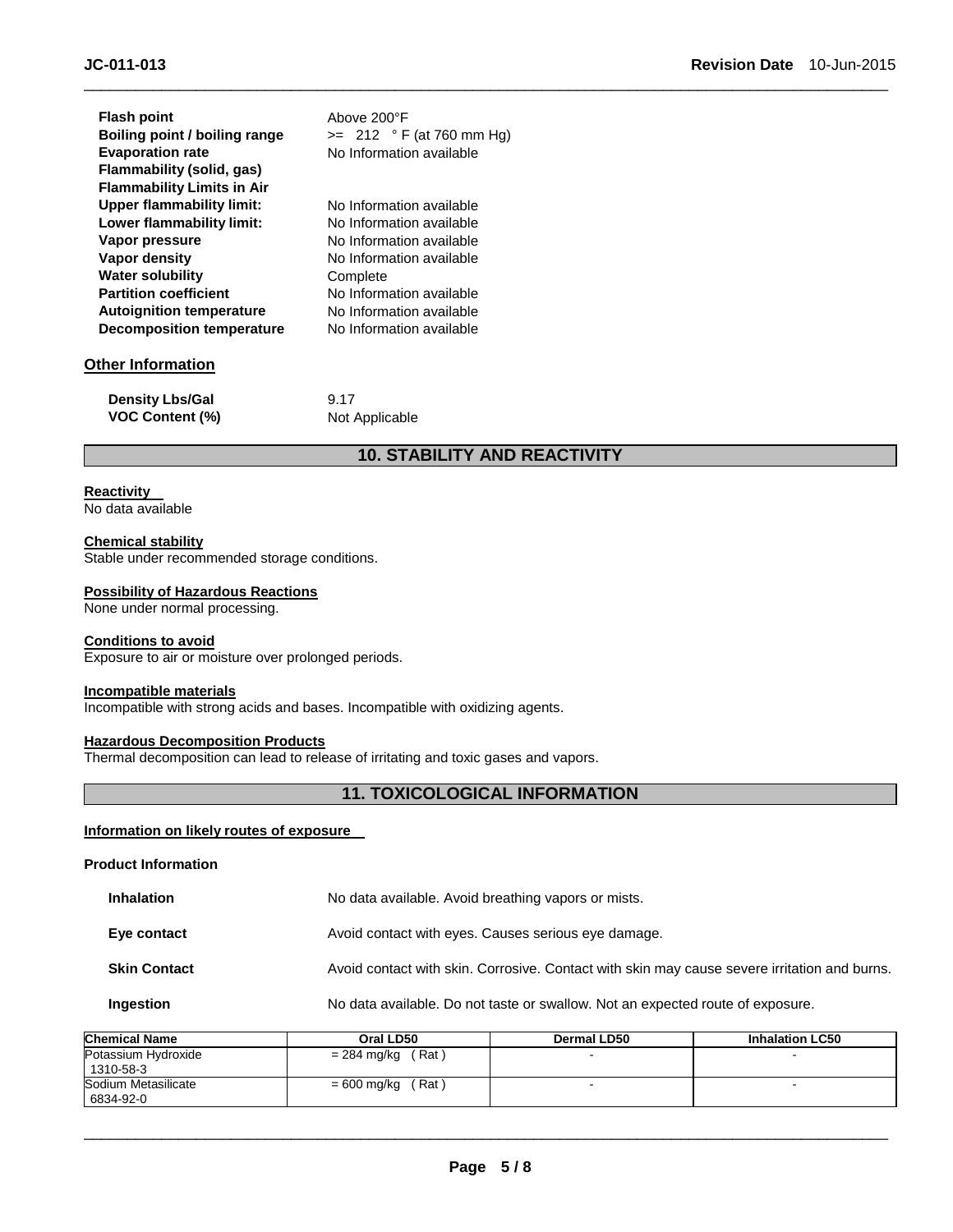#### **Information on toxicological effects**

| <b>Symptoms</b>               | No Information available.                                                                                                                                                                                                                                                                                         |  |  |  |  |
|-------------------------------|-------------------------------------------------------------------------------------------------------------------------------------------------------------------------------------------------------------------------------------------------------------------------------------------------------------------|--|--|--|--|
|                               | Delayed and immediate effects as well as chronic effects from short and long-term exposure                                                                                                                                                                                                                        |  |  |  |  |
| <b>Sensitization</b>          | No Information available.                                                                                                                                                                                                                                                                                         |  |  |  |  |
| Germ cell mutagenicity        | No Information available.                                                                                                                                                                                                                                                                                         |  |  |  |  |
| Carcinogenicity               | No Information available.                                                                                                                                                                                                                                                                                         |  |  |  |  |
| <b>Reproductive toxicity</b>  | No Information available.                                                                                                                                                                                                                                                                                         |  |  |  |  |
| <b>STOT - single exposure</b> | No Information available.                                                                                                                                                                                                                                                                                         |  |  |  |  |
| STOT - repeated exposure      | No Information available.                                                                                                                                                                                                                                                                                         |  |  |  |  |
| <b>Chronic toxicity</b>       | Chronic exposure to corrosive fumes/gases may cause erosion of the teeth followed by jaw<br>necrosis. Bronchial irritation with chronic cough and frequent attacks of pneumonia are<br>common. Gastrointestinal disturbances may also be seen. Avoid repeated exposure.<br>Possible risk of irreversible effects. |  |  |  |  |
| Target organ effects          | EYES, Respiratory system, Skin.                                                                                                                                                                                                                                                                                   |  |  |  |  |
| <b>Aspiration hazard</b>      | No Information available.                                                                                                                                                                                                                                                                                         |  |  |  |  |

\_\_\_\_\_\_\_\_\_\_\_\_\_\_\_\_\_\_\_\_\_\_\_\_\_\_\_\_\_\_\_\_\_\_\_\_\_\_\_\_\_\_\_\_\_\_\_\_\_\_\_\_\_\_\_\_\_\_\_\_\_\_\_\_\_\_\_\_\_\_\_\_\_\_\_\_\_\_\_\_\_\_\_\_\_\_\_\_\_\_\_\_\_

#### **Numerical measures of toxicity - Product Information**

**Unknown Acute Toxicity** 0% of the mixture consists of ingredient(s) of unknown toxicity

### **12. ECOLOGICAL INFORMATION**

#### **Ecotoxicity**

4.266% of the mixture consists of components(s) of unknown hazards to the aquatic environment

| <b>Chemical Name</b>              | Algae/aquatic plants                | Fish                                                             | <b>Crustacea</b>               |
|-----------------------------------|-------------------------------------|------------------------------------------------------------------|--------------------------------|
| Potassium Hydroxide               |                                     | 80: 96 h Gambusia affinis mg/L LC50                              |                                |
| 1310-58-3                         |                                     | static                                                           |                                |
| Sodium Metasilicate               |                                     | 210: 96 h Brachydanio rerio mg/L                                 | 216: 96 h Daphnia magna mg/L   |
| 6834-92-0                         |                                     | LC50 semi-static 210: 96 h                                       | EC50                           |
|                                   |                                     | Brachydanio rerio mg/L LC50                                      |                                |
| 1-(2-Butoxy-1-propoxy)-2-propanol |                                     | 841: 96 h Poecilia reticulata mg/L                               |                                |
| 29911-28-2                        |                                     | LC50 static                                                      |                                |
| <b>Tetrasodium EDTA</b>           | 1.01: 72 h Desmodesmus              | 41: 96 h Lepomis macrochirus mg/L                                | 610: 24 h Daphnia magna mg/L   |
| $64 - 02 - 8$                     | subspicatus mg/L EC50               | LC50 static 59.8: 96 h Pimephales                                | EC50                           |
|                                   |                                     | promelas mg/L LC50 static                                        |                                |
| Sodium Sulfate                    |                                     | 13500 - 14500: 96 h Pimephales                                   |                                |
| 7757-82-6                         |                                     | promelas mg/L LC50 6800: 96 h                                    |                                |
|                                   |                                     | Pimephales promelas mg/L LC50                                    |                                |
|                                   |                                     | static 3040 - 4380: 96 h Lepomis                                 |                                |
|                                   |                                     | macrochirus mg/L LC50 static                                     |                                |
|                                   |                                     | 13500: 96 h Lepomis macrochirus                                  |                                |
|                                   |                                     | mg/L LC50                                                        |                                |
| Trisodium nitrilotriacetate       | 560 - 1000: 96 h Chlorella vulgaris | 93 - 170: 96 h Pimephales promelas                               | 560 - 1000: 48 h Daphnia magna |
| 5064-31-3                         | mg/L EC50                           | mg/L LC50 flow-through 175 - 225:                                | mg/L LC50                      |
|                                   |                                     | 96 h Lepomis macrochirus mg/L                                    |                                |
|                                   |                                     | LC50 static 252: 96 h Lepomis                                    |                                |
|                                   |                                     | macrochirus mg/L LC50 470: 96 h<br>Pimephales promelas mg/L LC50 |                                |
|                                   |                                     | static 560 - 1000: 96 h Oryzias                                  |                                |
|                                   |                                     | latipes mg/L LC50 560 - 1000: 96 h                               |                                |
|                                   |                                     | Oryzias latipes mg/L LC50                                        |                                |
|                                   |                                     | semi-static 72 - 133: 96 h                                       |                                |
|                                   |                                     | Oncorhynchus mykiss mg/L LC50                                    |                                |
|                                   |                                     | static 560 - 1000: 96 h Poecilia                                 |                                |
|                                   |                                     | reticulata mg/L LC50 semi-static 560                             |                                |
|                                   |                                     | - 1000: 96 h Poecilia reticulata mg/L                            |                                |
|                                   |                                     | LC50 114: 96 h Pimephales                                        |                                |
|                                   |                                     | promelas mg/L LC50                                               |                                |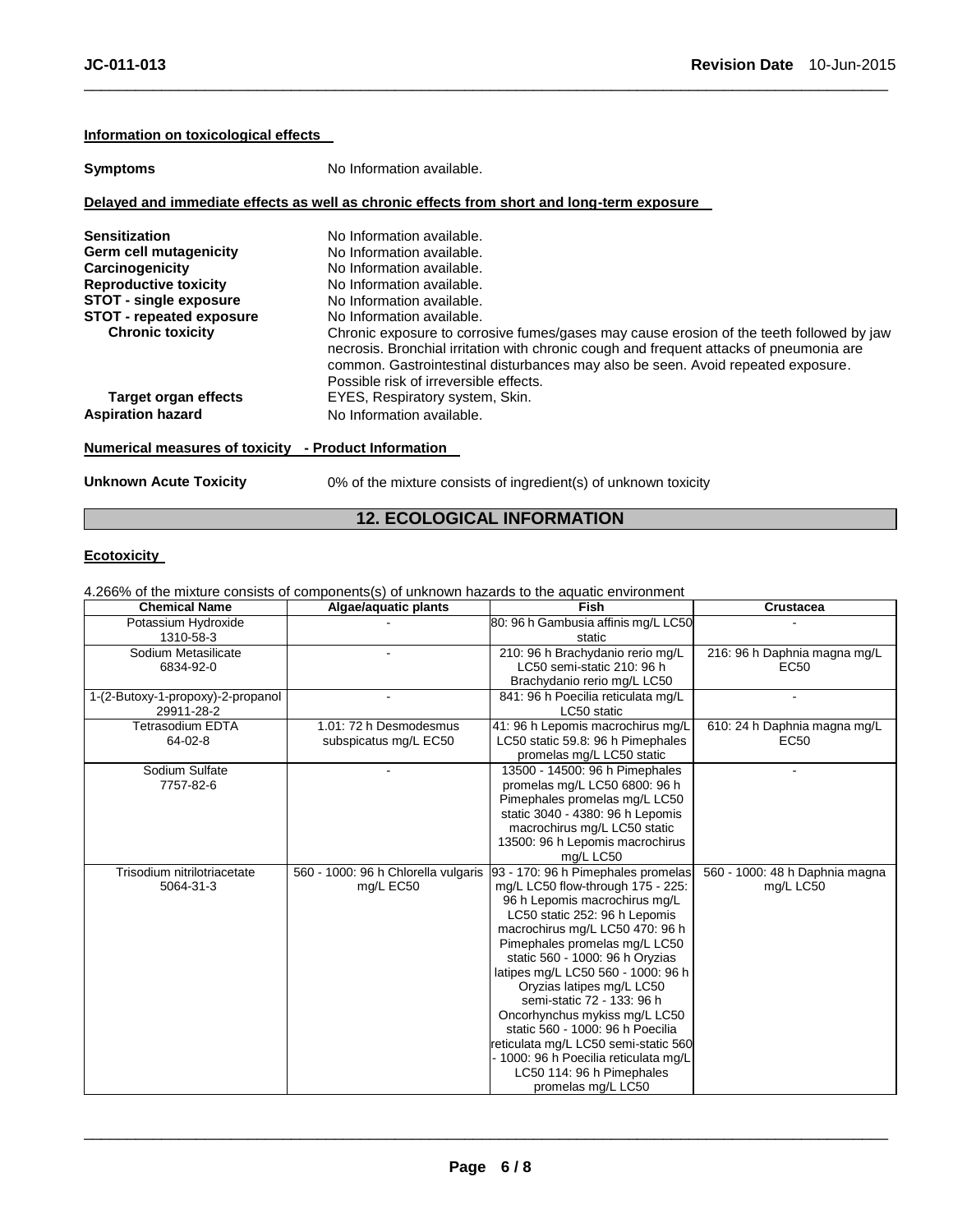| Sodium Hvdroxide | 96 h t<br>45<br>$45.4^{\circ}$<br>⊦Oncorh∨nchus m∨kiss |  |
|------------------|--------------------------------------------------------|--|
| 1310-73-2        | ∩50 static<br>ma/L<br>$\sim$<br>.                      |  |

\_\_\_\_\_\_\_\_\_\_\_\_\_\_\_\_\_\_\_\_\_\_\_\_\_\_\_\_\_\_\_\_\_\_\_\_\_\_\_\_\_\_\_\_\_\_\_\_\_\_\_\_\_\_\_\_\_\_\_\_\_\_\_\_\_\_\_\_\_\_\_\_\_\_\_\_\_\_\_\_\_\_\_\_\_\_\_\_\_\_\_\_\_

#### **Persistence and degradability**

No Information available.

#### **Bioaccumulation**

No Information available.

| <b>Chemical Name</b>            | <b>Partition coefficient</b> |  |  |
|---------------------------------|------------------------------|--|--|
| . .<br>Hvdroxide<br>Potassium ! |                              |  |  |
| 1310-58-3                       | $0.65$<br>$0.83$             |  |  |

#### **Other adverse effects** No Information available

#### **13. DISPOSAL CONSIDERATIONS**

#### **Waste treatment methods**

**Disposal of wastes** Disposal should be in accordance with applicable regional, national and local laws and regulations.

**Contaminated packaging by Do not reuse container.** 

This product contains one or more substances that are listed with the State of California as a hazardous waste.

| <b>Chemical Name</b> | California Hazardous Waste Status |  |  |
|----------------------|-----------------------------------|--|--|
| Potassium Hvdroxide  | Toxic                             |  |  |
| 1310-58-3            | orrosive;                         |  |  |

#### **14. TRANSPORT INFORMATION**

The basic description below is specific to the container size. This information is provided for at a glance DOT information. Please refer to the container and/or shipping papers for the appropriate shipping description before tendering this material for shipment. For additional information, please contact the distributor listed in section 1 of this SDS.

**DOT Please see current shipping paper for most up to date shipping information, including** exemptions and special circumstances.

#### **15. REGULATORY INFORMATION**

| <b>International Inventories</b> |          |
|----------------------------------|----------|
| TSCA                             | Complies |
| <b>DSL/NDSL</b>                  | Complies |

**Legend:** 

**TSCA** - United States Toxic Substances Control Act Section 8(b) Inventory **DSL/NDSL** - Canadian Domestic Substances List/Non-Domestic Substances List

#### **US Federal Regulations**

#### **SARA 313**

Section 313 of Title III of the Superfund Amendments and Reauthorization Act of 1986 (SARA). This product does not contain any chemicals which are subject to the reporting requirements of the Act and Title 40 of the Code of Federal Regulations, Part 372

**SARA 311/312 Hazard Categories** 

| Acute health hazard               | <b>Yes</b> |
|-----------------------------------|------------|
| <b>Chronic Health Hazard</b>      | Yes.       |
| Fire hazard                       | No.        |
| Sudden release of pressure hazard | N∩         |
|                                   |            |